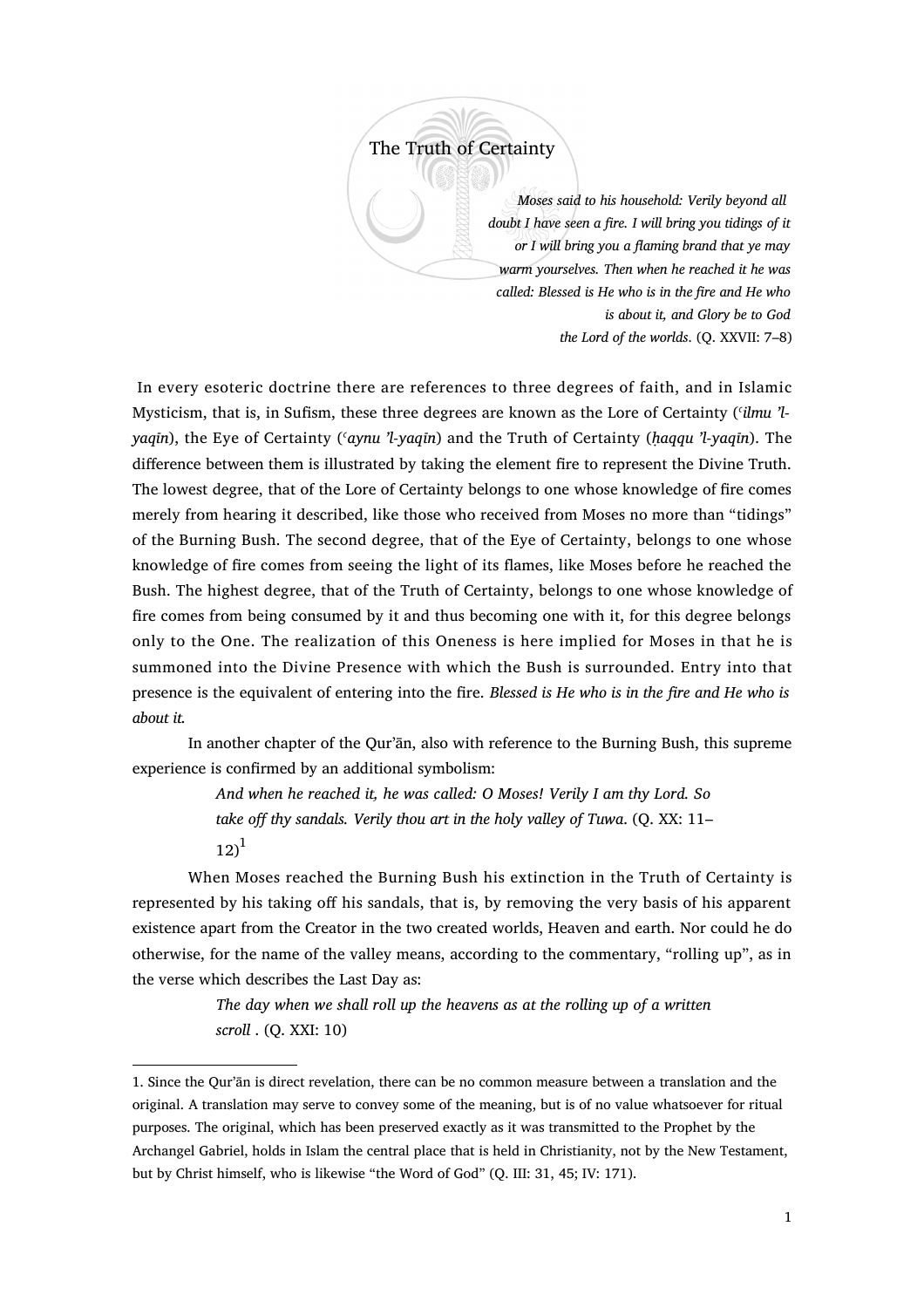To have been divested of all "otherness" is to have attained the degree of Universal Man (*al-insānu 'l-kāmil*), who is also called the Su". But strictly speaking, It cannot be considered as a degree at all, for It is no less than the Eternal and Infinite Oneness of God, the Certainty of Whose Truth effaces all except Itself. Therefore it is sometimes said that "the Sufi is not created", $^2$  $^2$  since the Truth Itself is not created, and It has effaced in the Sūfi all that was created, leaving only Itself. This Identity of Universal Man with the Divine Truth is affirmed in a holy utterance (*ḥadīth qudsī*) [3](#page-1-1) of the Truth Itself speaking through the mouth of the Prophet:

> "My slave ceaseth not to draw nigh unto Me through devotions of freewill until I love him; and when I love him, I am the Hearing Wherewith he heareth and the Sight Wherewith he seeth and the Hand Wherewith he fighteth and the Foot Whereon he walketh."

The same is also expressed in another utterance attributed by Sufis to the Prophet: "I am Aḥmad without the letter *mīm*. I am an Arab without the letter

*<sup>ʿ</sup>ayn*. Who hath seen Me, the same hath seen the Truth."[4](#page-1-2)

The letter *mīm* is the letter of death, that is, of ending, and the letter *ʿayn* is the letter of the source of creation, that is, of beginning, and in the Truth of Certainty all that has to do with beginning and ending has been reabsorbed, leaving only That Which has neither beginning nor end, namely *aḥad*, One, and *rabbī*, my Lord. These words refer especially to that aspect of the Truth which is named Eternity after extinction (*al-baqā baʿd al-fanā'*), for all that is subject to change has been extinguished, and That which remains, the Eternal (*al-bāqī*), is beyond all change whatsoever. This Remainder is the Real Self, and the self which has a beginning and an end, and which corresponds to Ahmad the Arab, is only an appearance. That the Real Self is none other than God is also affirmed in yet another utterance of the Prophet:

"Who knoweth himself, the same knoweth his Lord"

The Self is All that is left to Universal Man in whom the veils of the self which hid It have been utterly consumed by the Truth. Thus it is said in the Chapter of the Cow:

*We make no distinction between any of His Apostles.* 

(Q. II: 285)

for in the Truth of Certainty each of them is nothing but the Self, and the Self is always One and the Same; and it was because of the Self above all that the Angels were told to prostrate themselves before Universal Man in the form of Adam.<sup>[5](#page-1-3)</sup> The Self, Which is the Truth of

<span id="page-1-0"></span><sup>2 .</sup> *al-ṣūfī lam yukhlaq.*

<span id="page-1-1"></span><sup>3 .</sup> A distinction must be made between the *ḥadīth qudsī* in which the Divinity speaks directly, in the "rst person, and the *ḥadīth sharīf* (noble utterance), in which the Prophet himself speaks in the first person as a human individual.

<span id="page-1-2"></span><sup>4.</sup> ana ahmadun bilā mīm; ana 'arabiyyun bilā 'ayn; man ra'ānī fagad ra'ā 'l-hagq. Ahmad, like Muhammad (the Glorified) of which it is the superlative form, is one of the names of the Prophet. Another name is  $T\bar{a}$ *Hā*.

<span id="page-1-3"></span><sup>5 .</sup> In Islam it is lack of spiritual courtesy (*adab*) to speak of a Prophet by his bare name. The original version reads "our liege-lord Adam (our liege-lord Jesus, etc.)—Peace be on him!" But we have reluctantly decided to conform in this to European custom, so as to avoid unnecessary strangeness.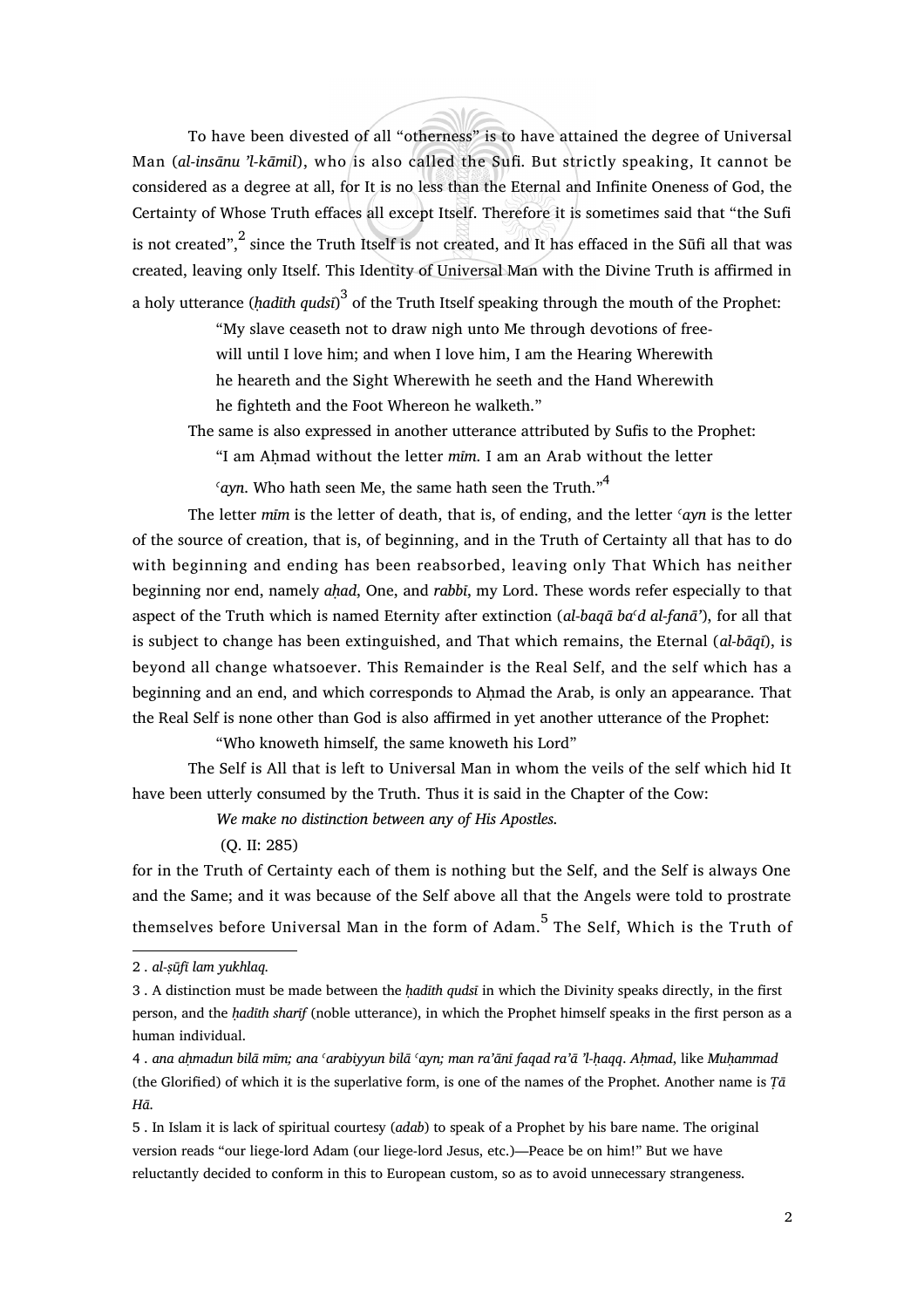Certainty, is One; but It is not one with the oneness of a single thing among many, but with Oneness Which Eternally annihilates all duality, and nothing can be added to It so as to make more than One, for It is already Infinite. This Infinite Unity (*al-ahadiyyah*) is sometimes called He (*huwa*) or the Essence (*al-dhāt*). The Garden of the Essence is therefore the Highest of all the Paradises, or rather, in the Truth of Certainty, It is the One Paradise, the Paradise of Him, and nothing may enter It since Everything is already there. Thus if it be said that one has entered the Garden of the Essence, the meaning is that his self has been reduced to nothing and that he has thus been changed from one into nought, since only nought may enter It. This knowledge of the nothingness of oneself is what is called poverty (*al-faqr*) and it is implied in the utterance of Jesus: "It is easier for a camel to pass through the eye of a needle than for a rich man to enter the Kingdom of Heaven." In respect of poverty one may see a further meaning in the words: "We make no distinction between any of His Apostles," considering this time not so much the Self as the selves of the Apostles; for though it is said in the Chapter of the Night Journey:

## *And We have favoured some of the Prophets above others, and unto David we gave the Psalms* . (Q. XVII: 55)

these distinctions of favor only refer to what is below the Paradise of the Essence, whereas in the Essence Itself they are all equal in realizing the truth:

*God is the Rich and ye are the poor* . (Q. XLVI:38)

It is in this equality that the Prophets are rated at their highest worth; for they are incomparably greater and richer by reason of their poverty than by reason of all their earthly and heavenly plenitudes, since this nothingness and poverty is the key by which alone one may have access to the Infinite Riches of the Truth; and yet since the being is utterly extinguished in the Truth he cannot be said to have gained possession of Its Riches, for in Reality He has never ceased to possess Them.

Before extinction, the being is veiled by the Qualities $^6$  $^6$  from the Essence, that is, by multiplicity from Unity, and at extinction he is veiled by the Essence from the Qualities, whereas in Eternity after extinction He is veiled neither by the Qualities from the Essence, nor by the Essence from the Qualities, yet the Qualities are not other than the Essence. This Greatest of all Mysteries, the Mystery of the Infinitely Rich Who is One, is expressed in the Supreme Name *Allāh* (God, the Divinity), which signifies the Essence together with all the Qualities in Indivisible Unity. In view of this Mystery it is said:

*Say: He, God, is One, God, the Eternally Su\$cient unto Himself* . (Q. CXII:

1–2)

lest in the weakness of human conception the Infinite Riches contained in God should as it were overflow into duality, the Supreme Name is safeguarded between two affirmations of His Unity, "He" signifying the Pure Essence in Itself without any differentiation as regards the Qualities. Then, to wipe away the stain of any idea of limitation or insufficiency that the human intelligence might conceive, the Name of Divinity is uttered again, and with it the Name of Absolute Plenitude, the Eternally Sufficient unto Himself (*al-samad*).

<span id="page-2-0"></span><sup>6.</sup> Such as, for example, His Mercy, Majesty, Beauty, Strength.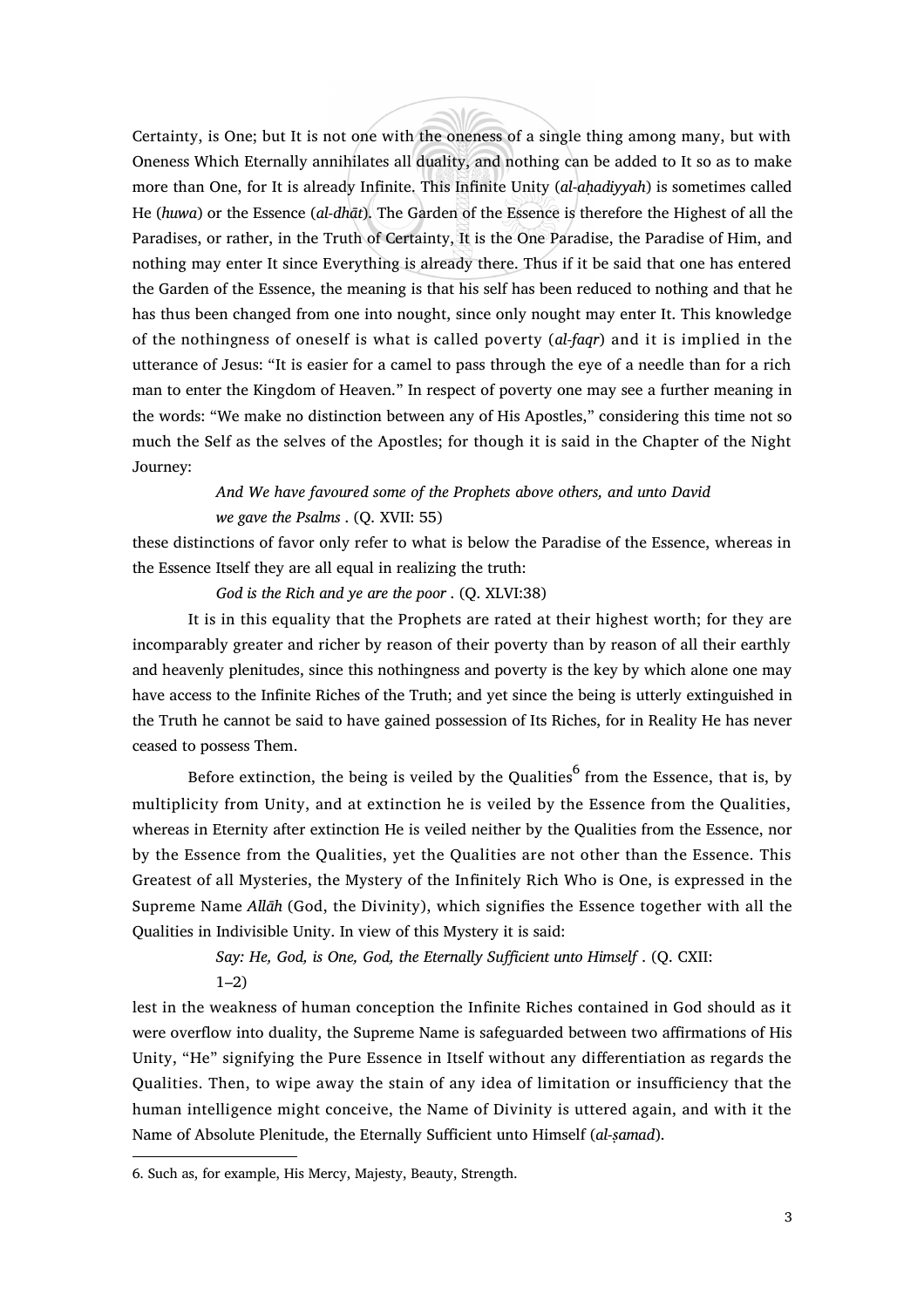The Truth is One, yet Its Unity implies, for the believer, no fear of any loss, since the Truth is also the In"nitely Good (*al-raḥmān* [7](#page-3-0) ) and the All-Bountiful (*al-karīm*). That which is taken away by extinction is restored in Eternity according to the Infinite measure of Its Real Self. The different beings are extinguished in the Truth as different colours that are reabsorbed into the principial whiteness of light. Yet as it were on the other side of the Whiteness are the True Colors, Each incomparably more distinct in the Eternal Splendor of Its Reality, as revealed in the Light of the Whiteness, than ever it was in its illusory self; and yet at the same time there is no duality, no otherness.

That Which is named the Garden of the Essence inasmuch as It is the Paradise of Him, is named Firdaws inasmuch as It is the Paradise of God. The Prophet said:

> *"If ye ask a boon of God, ask of Him Firdaws for it is the midmost Paradise and the highest Paradise, and from it #ow forth the rivers of Paradise."*

Here the Beloved $^8$  $^8$  have attained to eternity after the extinction, which is the Divine Station (*al-maqāmu 'l-ilāhī*), the Station of Immutability; but lest their plurality should seem to imply a plurality in God, they are, when spoken of, as it were separated from the divinity being named "those who are brought nigh" (*al-muqarrabūn*). It is they who drink at Kawthar (Abundance), the Supreme River whence flow all others and of which the Prophet said:

"There are on its banks as many cups of silver as there are stars in the

firmament. Whoso drinketh thereof shall never thirst."

In Firdaws the nigh drink also from a Fountain which, like Kawthar, is perfumed with musk and which is named Tasnīm (Exaltation). Yet the name Tasnīm, in its expression of highraisedness, is an understatement pregnant with significance, as is the name of the River in its expression of abundance, for Kawthar is no less than the flow of the Infinite Beatitude of the All-Holy (*al-quddūs*). Nor is it otherwise with the name of those who drink thereat in its expression of nearness, which must be measured in the light of the definition of the Nearness of God:

## *We are nearer to him (man) than his jugular vein.* (Q. L: 16)

To speak of the Gardens and Fountains of Paradise, as also of Its Rivers, Fruits and Consorts, is to speak the truth, whereas to speak of such blessings in this world is only a manner of speaking, for the Realities are in Firdaws, and what we see in this world are only the remote shadows of Reality.

The Divinity, Immutable and Indivisible, is the Truth besides Which all other truths cease to exist. One such relative truth is that of the religious Law, and it is said that this truth may be expressed in the words "I and Thou", whereas the Truth of the Path, that is, the direct way of return towards God, may be expressed: "I am Thou and Thou art I". But the Truth Itself is: "There is neither I nor Thou but only He".<sup>[9](#page-3-2)</sup>

<span id="page-3-0"></span><sup>7 .</sup> This name denotes the Essential Source of Mercy, whereas its manifestation depends on the All-Merciful (*al-raḥīm*).

<span id="page-3-1"></span><sup>8.</sup> They to whom may be applied the utterance: "…and when I love him, I am the Hearing Wherewith he heareth…"

<span id="page-3-2"></span><sup>9 ,</sup> al-sharīʿatu; anā wa anta; al-tarīgatu; anā anta wa anta anā; al-hagīgatu; lā anā wa lā anta, huwa.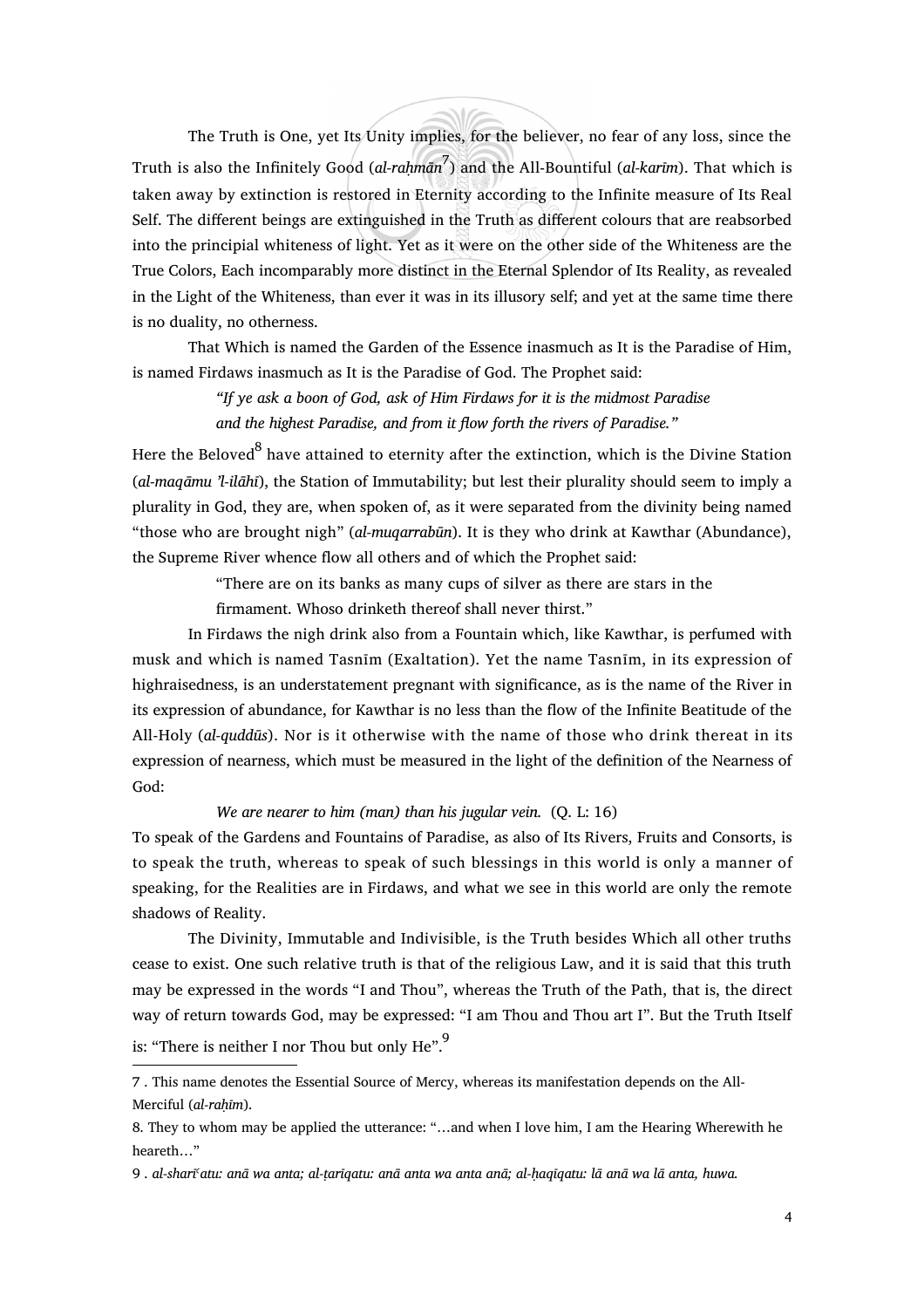Universal man realizes eternally in the Truth that he is nothing and yet that He is Everything. But such realization is beyond his human soul, and this is what is meant by the saying: "The slave remains the slave".<sup>[10](#page-4-0)</sup> The slave cannot become God, since he is either the slave, as in appearance, or nothing at all, as in Reality. Universal man cannot make his human soul divine; like the souls of all other men, but with an outstanding difference of quality, it implies the illusion of an existence apart from God. It differs from them not in kind, but in what might almost be called an organic consciousness that this separate existence is in Truth no more than an illusion. There is a saying that "Muhammad is a man, yet not as other men, but like a jewel among stones." Albeit the soul remains the soul, just as night remains night, or else it vanishes and there is day. But though the soul of Universal Man cannot itself attain to the direct knowledge of the Truth of Certainty, yet unlike other souls it is touched in its centre by a ray of light proceeding from the sun of the Spirit of the Truth; for this perfect soul, represented in Islam by the soul of the Prophet, is none other than the Night of Power (*laylatu* '*l-qadr*),<sup>[11](#page-4-1)</sup> into which *descend the Angels and the Spirit*; and the Heart, that is, the point of this spiritual ray's contact, is as a full moon in the unclouded night of the perfect soul making it *better than a thousand months* of other nights, that is, peerless among all other souls. This Moon, from which the soul looks towards the Sun of the Spirit, is the Eye of Certainty; and its presence makes the soul at peace *until the break of dawn*, until the night vanishes, until the soul together with its peace is extinguished in the Light of Reality, leaving only the Absolute Peace of Unity.

Although the existence of any perfection or indeed of anything at all apart from God is an illusion, the illusory perfections of the created Universe may none the less serve as guides and incentives to one who has not yet attained to the Truth, inasmuch as they are images of His Perfection. Of these images the highest and fullest which can be readily conceived by one who has not passed beyond the limits of this world is the human perfection itself. Moreover this perfection, unlike other earthly perfections, is a state through which the traveller (*al-sālik*) must himself pass on his way to the Truth. Therefore the religions have greatly extolled the state of human perfection, setting it up as a lamp to mark the end of the first stage of the journey, just as one might tell a man who had long lived in darkness to look at the full moon, knowing that the light of the sun would serve at first rather to blind than to guide him; and so Universal Man, whose state is the End of the journey, is represented as having two perfect natures, the perfect human nature (*al-nāsūt*) being merely a reflection or image of the Divine Nature (*al-lāhūt*), besides Which in Reality it is nothing, though to the traveller it seems nearer and more accessible. In accordance with what has already been said, the two natures might be called the perfect self and the Perfect Self, the former corresponding to Ahmad the Arab, and the Latter being the One Lord. The perfect human nature stands as it were between the traveller and the Divine Nature, in the sense that he must acquire the one before he may rise from it to the Other; and here lies one of the interpretations of the saying that no one may meet God if he has not first met the Prophet.

<span id="page-4-0"></span><sup>10 .</sup> *al-ʿabdu yabqā 'l-ʿabd.*

<span id="page-4-1"></span><sup>11.</sup> See Qur'ān, XCVII.